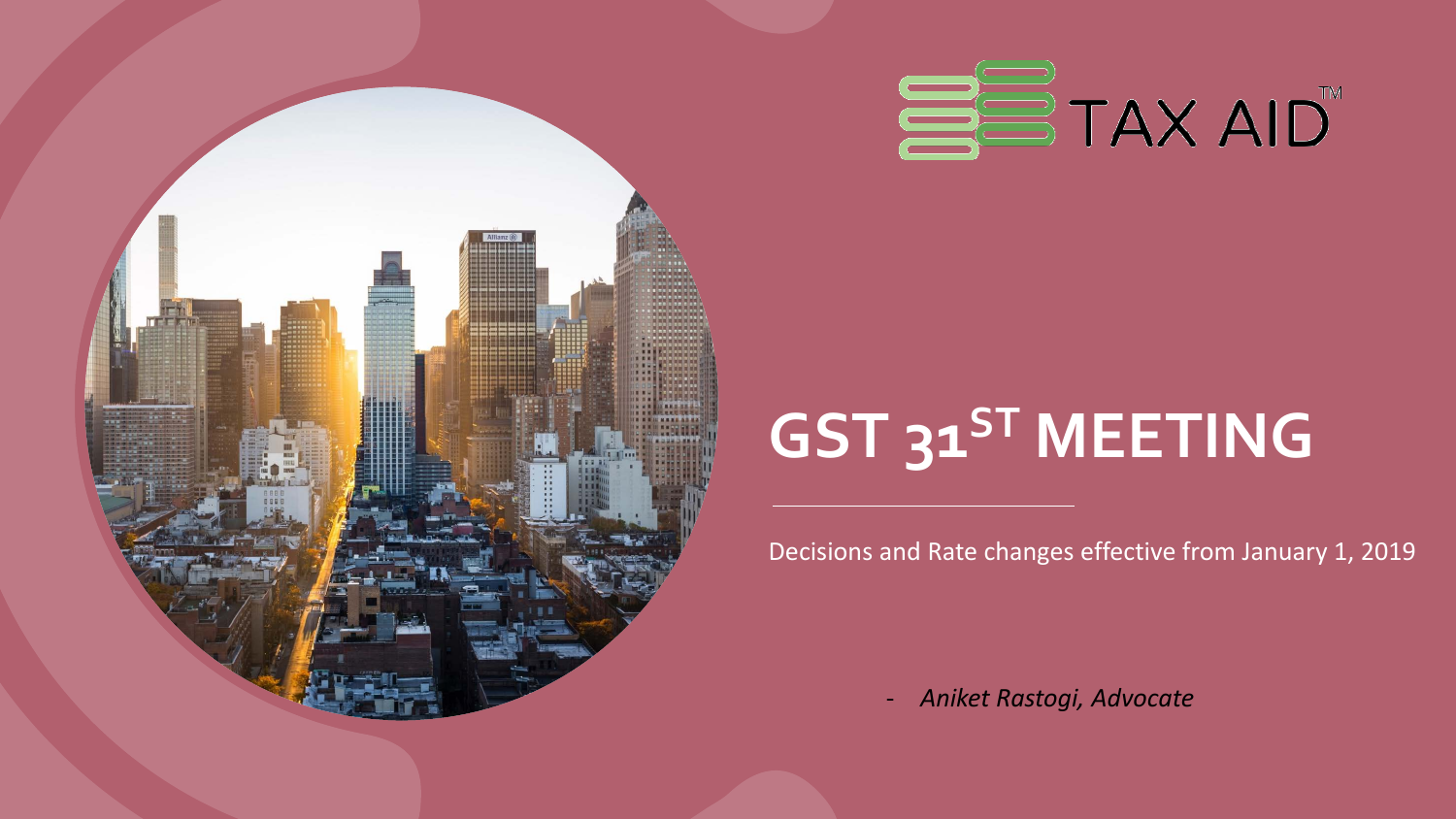#### **NOTIFIED CHANGES**

- Single cash ledger for each tax head
- Single authority for disbursement of all refund amount sanctioned implemented on pilot basis
- New return filing system shall be introduced on a trial basis from 01.04.2019 and on mandatory basis from 01.07.2019
- Due date for furnishing the annual returns in FORM GSTR-9, FORM GSTR-9A and reconciliation statement in FORM GSTR-9C for the Financial Year 2017 –2018 shall be further extended till 30.06.2019
- Due date for furnishing FORM GSTR-8 by e-commerce operators for the months of October, November and December, 2018 shall be extended till 31.01.2019
- Due date for submitting FORM GST ITC-04 for the period July 2017 to December 2018 shall be extended till 31.03.2019
- ITC in relation to invoices issued by the supplier during FY 2017-18 may be availed by the recipient till the due date for furnishing of FORM GSTR-3B for the month of March, 2019, subject to specified conditions
- All the supporting documents/invoices in relation to a claim for refund in FORM GST RFD-01A shall be uploaded electronically

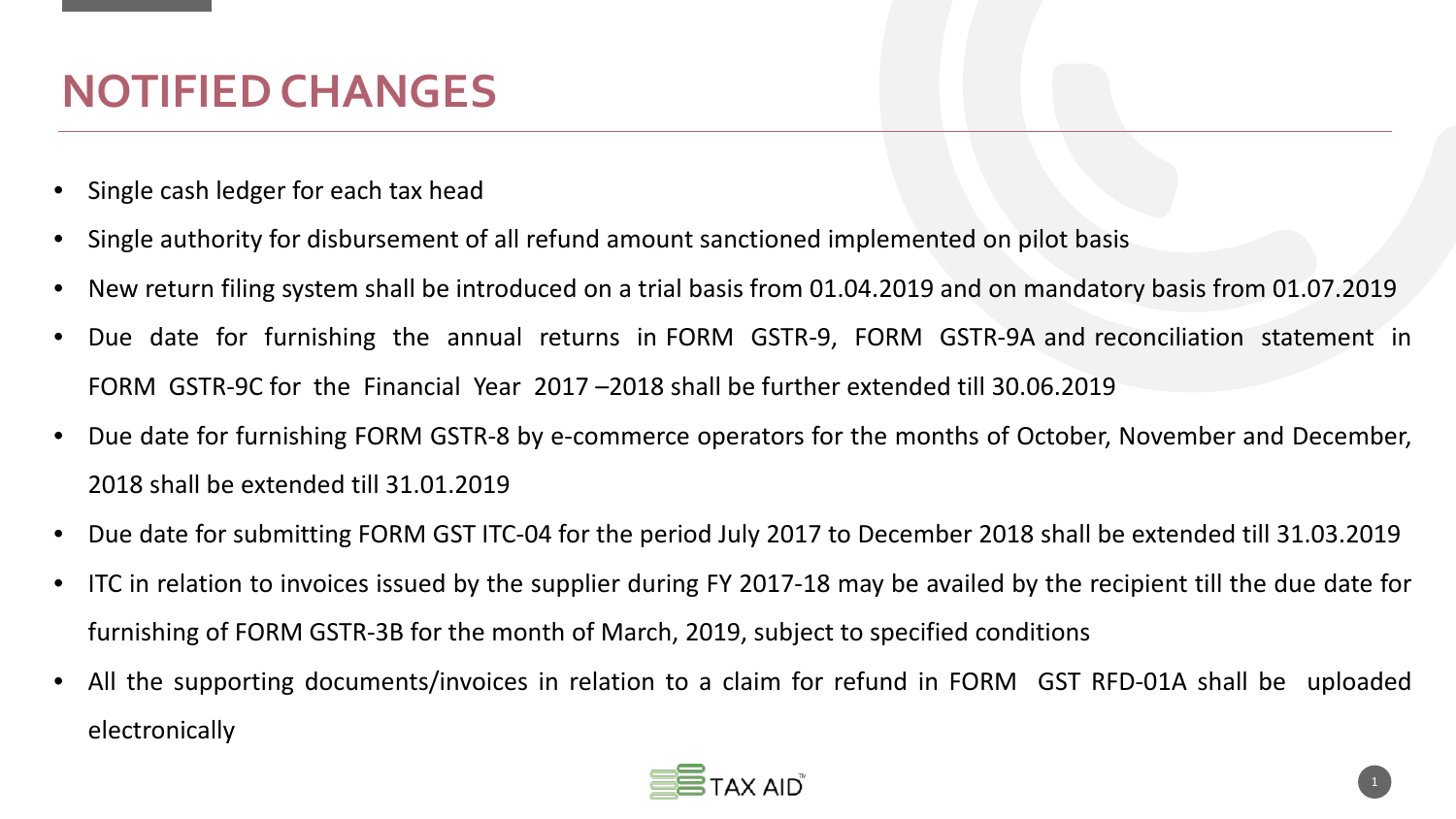#### **NOTIFIED CHANGES – CONTD.**

- The following types of refunds to also made available through **FORM GST RFD- 01A**:
	- Refund on account of Assessment/Provisional Assessment/Appeal/Any Other Order;
	- Tax paid on an intra-State supply which is subsequently held to be inter-State supply and vice-versa;
	- Excess payment of Tax; and
	- Any other refund
- In case of applications for refund in FORM GST RFD-01A (except those relating to refund of excess balance in the cash ledger) which are generated on the common portal before the roll out of the functionality described above, and which have not been submitted in the jurisdictional tax office within 60 days of the generation of ARN, the claimants shall be sent communications on their registered email ids containing information on where to submit the said refund applications. If the applications are not submitted within 15 days of the date of the email, the said refund applications shall be summarily rejected, and the debited amount, if any, shall be re-credited to the electronic credit ledger of the claimant

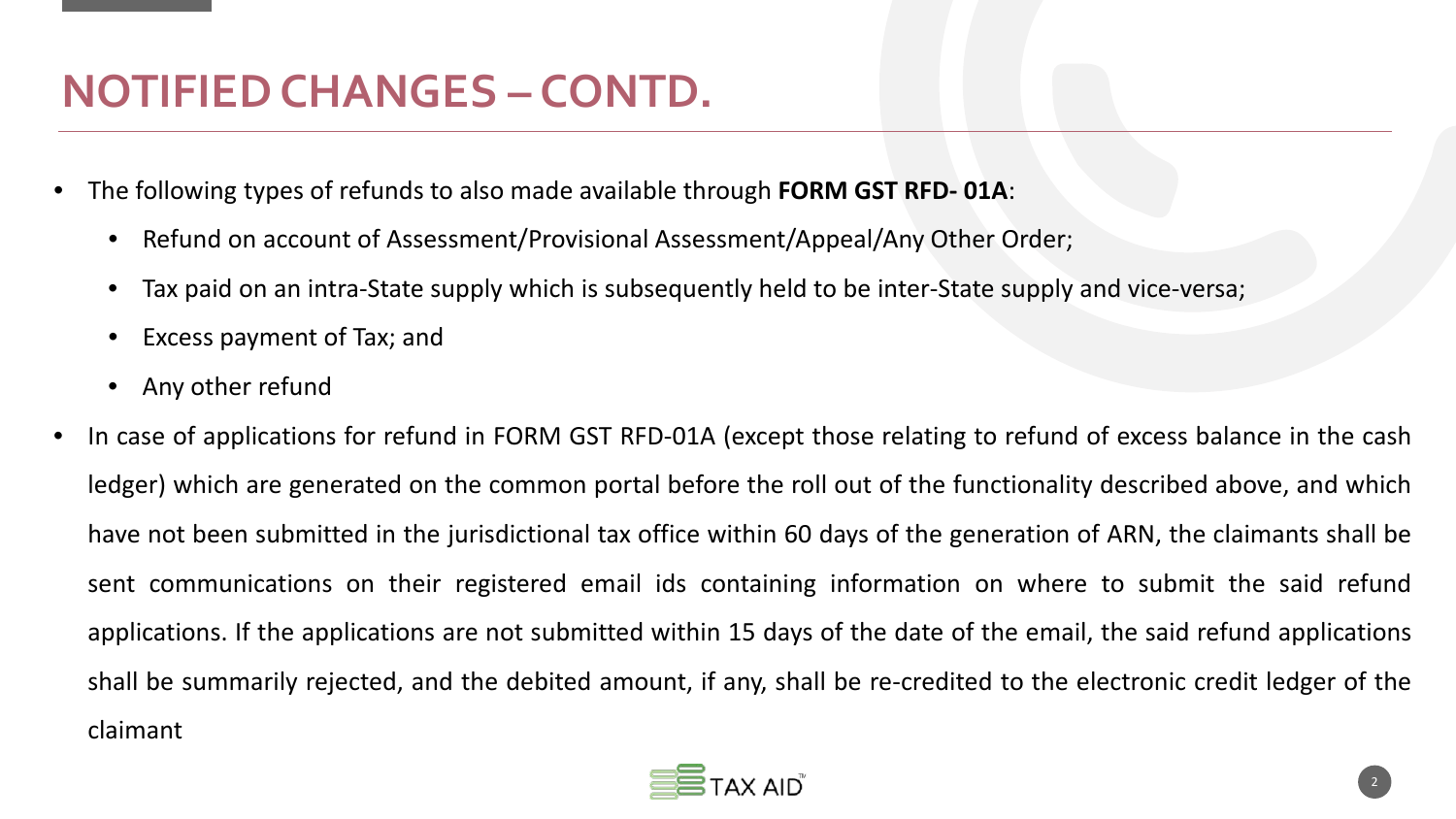#### **NOTIFIED CHANGES – CONTD.**

- Migration window to reopen till 31.01.2019. All returns upto December, 2018 to be filed by 31.03.2019
- Late fee shall be completely waived for all taxpayers in case **FORM GSTR-1, FORM GSTR-3B** & **FORM GSTR-4** for the months / quarters July, 2017 to September, 2018, are furnished after 22.12.2018 but on or before 31.03.2019
- Taxpayers who have not filed the returns for two consecutive tax periods shall be restricted from generating e-way bills

#### **Other recommendations proposed to be taken up in next meeting**

- Extending the Composition scheme to small service providers. The rate of tax and threshold limit to be proposed.- Law Committee and Fitment Committee
- Tax rate on lotteries Committee of States
- Taxation of residential property in real estate sector Law Committee and Fitment Committee
- Threshold limit of exemption under GST regime –GoM on MSMEs

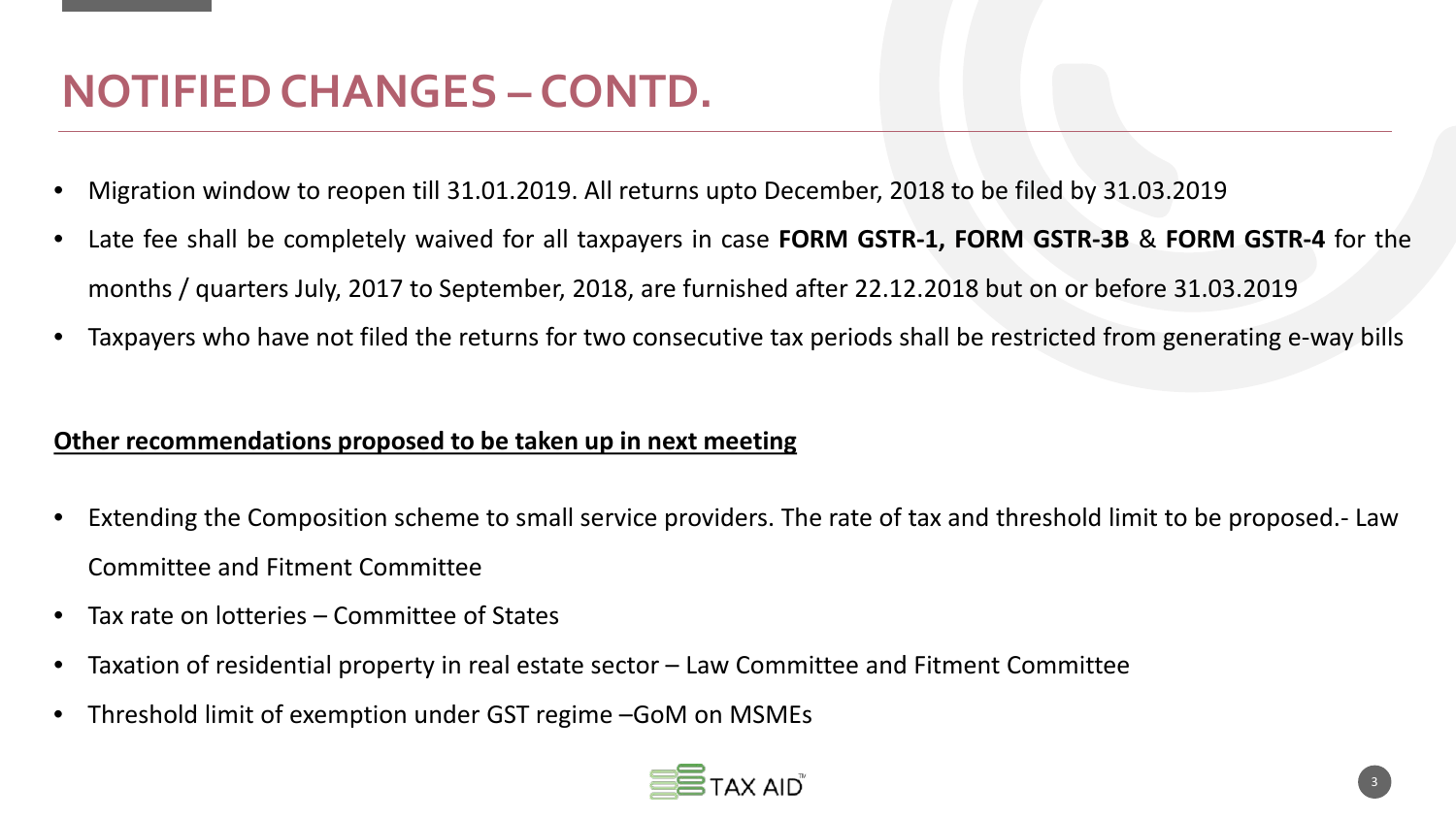#### **TAX RATE CHANGES (EFFECTIVE AS NOTIFIED)**

| <b>From 28% to 18%</b>                                                                                                                                                                                                                                                                                                    | <b>From 28% to 5%</b>                                                  | <b>From 18% to 12%</b>                                                              |
|---------------------------------------------------------------------------------------------------------------------------------------------------------------------------------------------------------------------------------------------------------------------------------------------------------------------------|------------------------------------------------------------------------|-------------------------------------------------------------------------------------|
| Pulleys, transmission shafts and cranks, gear boxes etc. under HSN<br>8483; Monitors/ TVs upto 32' screen; Re-treaded or used pneumatic<br>rubber tyres; Power banks of lithium ion batteries; Digital cameras and<br>video camera recorders; Video game consoles and other games and<br>sports requisites under HSN 9504 | Parts and accessories for<br>the carriages for the<br>disabled persons | Cork roughly squared or<br>debagged; Articles of natural<br>cork; Agglomerated cork |

| <b>From 18% to 5%</b> | <b>From 12% to 5%</b>                          | From 12% to nil | From 5% to nil                                                                                                                                                                                                                                                                                                              |
|-----------------------|------------------------------------------------|-----------------|-----------------------------------------------------------------------------------------------------------------------------------------------------------------------------------------------------------------------------------------------------------------------------------------------------------------------------|
| Marble ruble          | Natural cork; Walking Stick;<br>Fly ash blocks | Music books     | Vegetables, (uncooked or cooked by steaming or boiling<br>in water), frozen, branded and put in a unit container;<br>Vegetable provisionally preserved (for example by<br>sulphur dioxide gas, in brine, in sulphur water or in other<br>preservative solutions), but unsuitable in that state for<br>immediate consumption |

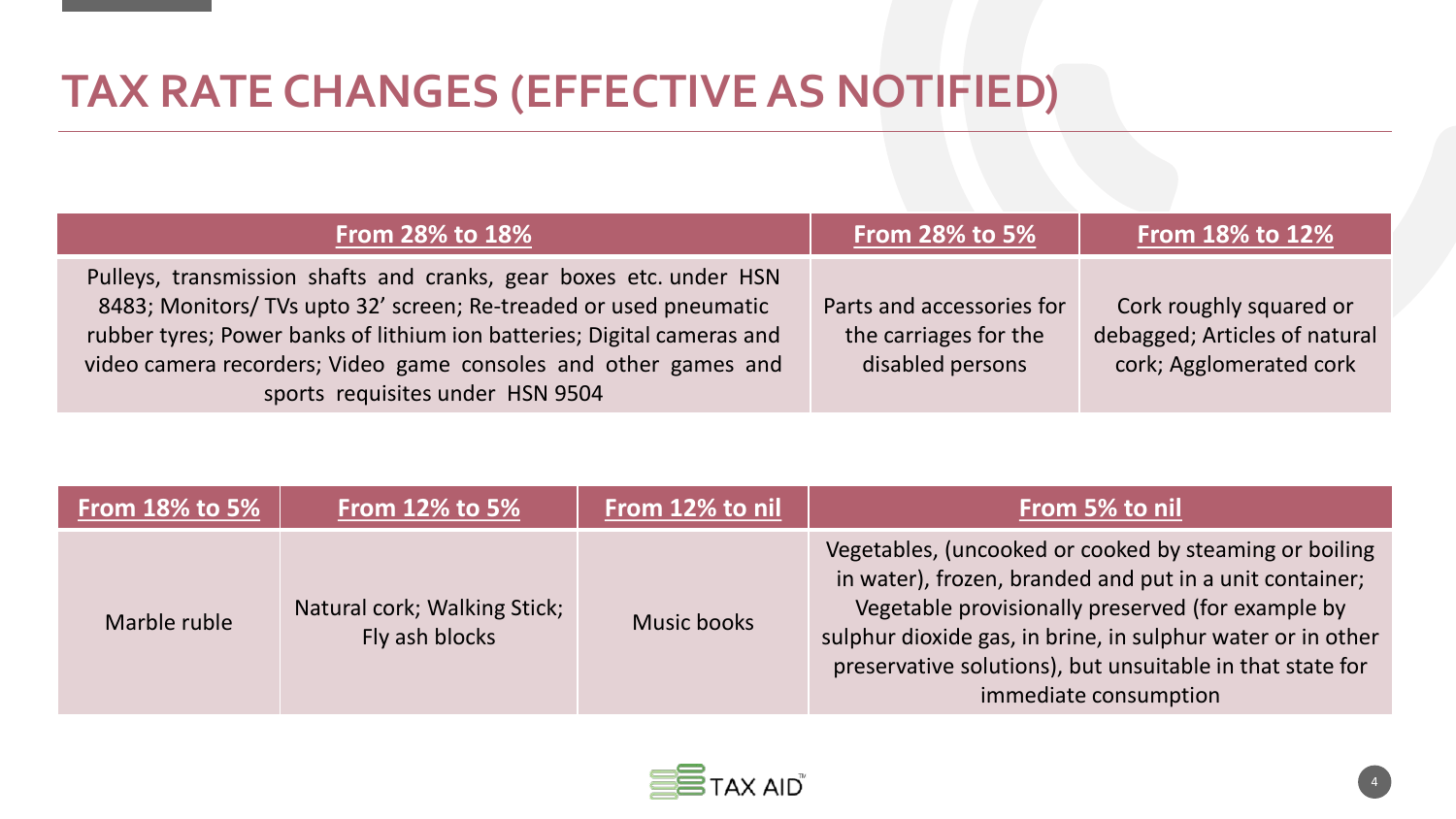#### **TAX RATE CHANGES (EFFECTIVE AS NOTIFIED) – CONTD.**

- Exemption from GST on supply of gold by Nominated Agencies to exporters of article of gold Jewellery
- Exemption from GST on proceeds received by Government from auction of gifts received by President, Prime Minister, Governor or Chief Minister of a State and public servants, the Proceeds of which is used for public or charitable cause
- Exemption from IGST/Compensation cess on vehicles imported for temporary purposes under the Customs Convention on the Temporary importation of Private Road Vehicles (carnet de passages-en-douane)
- Rate of 5%/18% to be applied based on transaction value of footwear
- Uniform GST rate of 12% on Flexible Intermediate Bulk Container (FIBC) from existing 5%/12% (depending on the value)

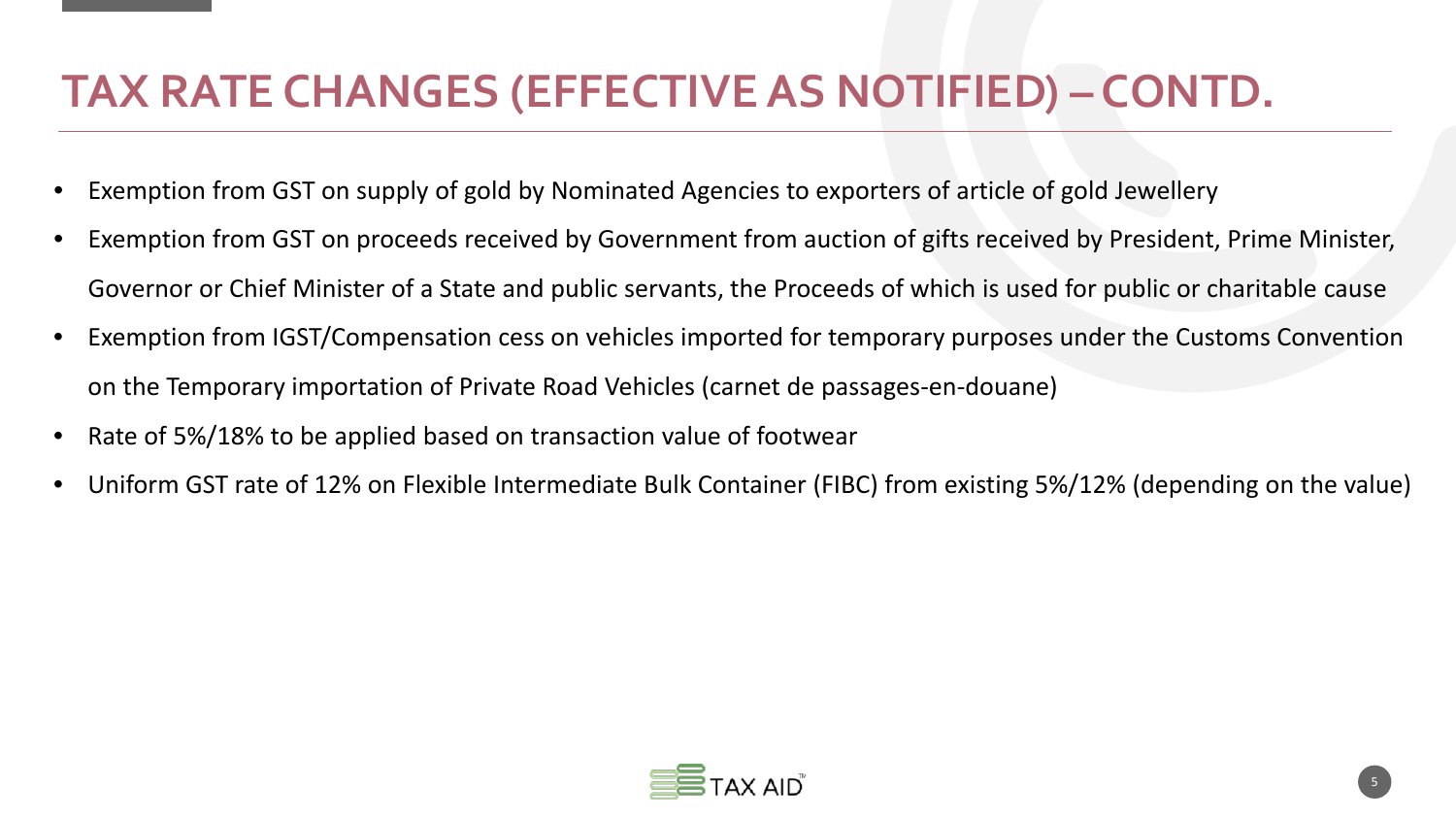#### **DECISIONS (EFFECTIVE AS NOTIFIED)**

- The GST Council in its 31<sup>st</sup> meeting held today at New Delhi has approved the proposal to form a 7 Member Group of Ministers to study the revenue trend, including analysing the reasons for structural patterns affecting the revenue collection in some of the States
- Creation of a Centralised Appellate Authority for Advance Ruling (AAAR) to deal with cases of conflicting decisions by two or more State Appellate Advance Ruling Authorities on the same issue
- Amendment of section 50 of the CGST Act to provide that interest should be charged only on the net tax liability of the taxpayer, after taking into account the admissible input tax credit, i.e. interest would be leviable only on the amount payable through the electronic cash ledger

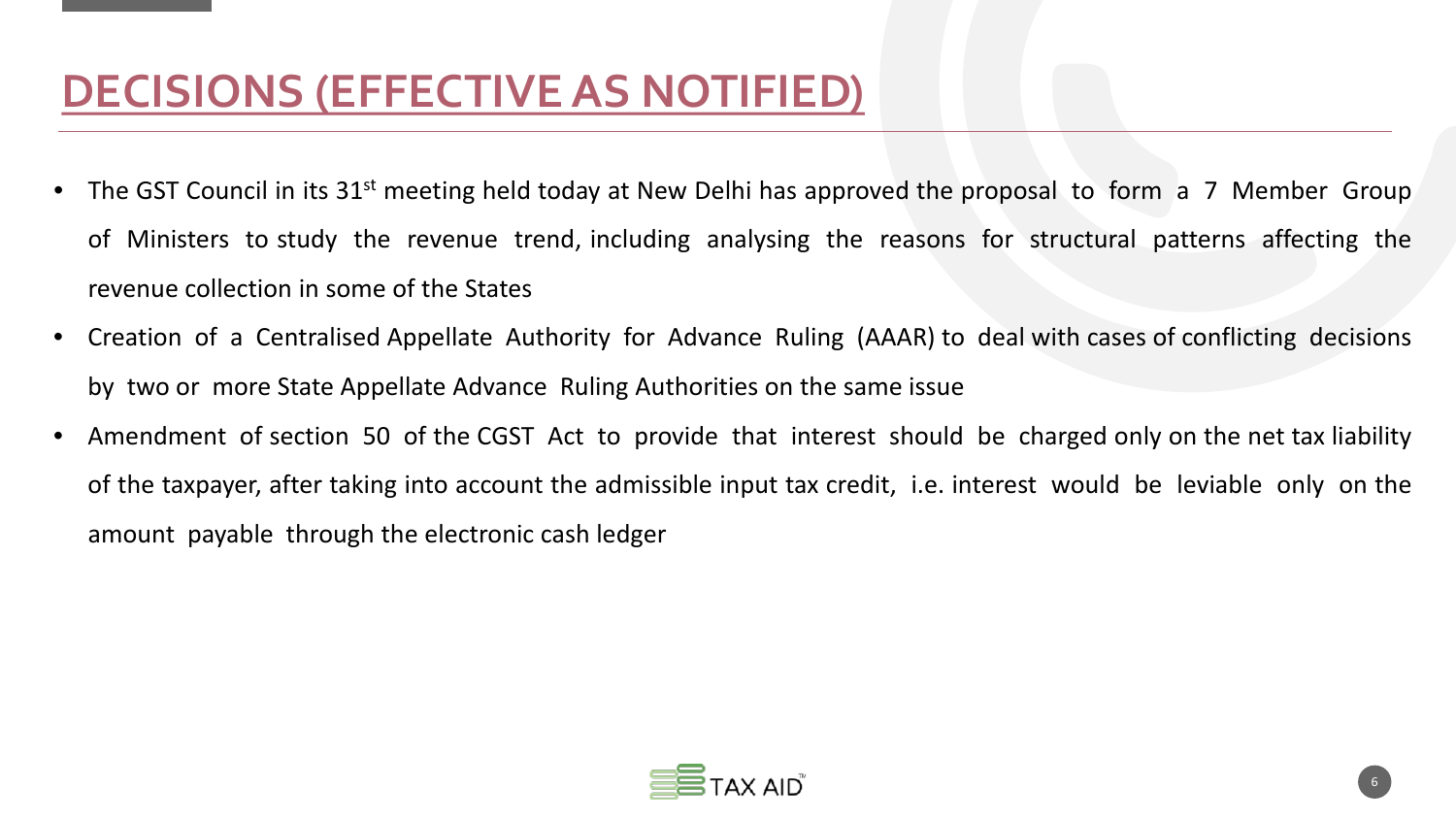#### **RATE RATIONALISATION**

| <b>PARTICULARS</b>                                                                                                      | <b>RATE EFFECT</b> |
|-------------------------------------------------------------------------------------------------------------------------|--------------------|
| Cinema tickets above Rs. 100                                                                                            | 28% to 18%         |
| Cinema tickets upto Rs. 100                                                                                             | 18% to 12%         |
| Third party insurance premium of goods carrying vehicles                                                                | 18% to 12%         |
| Services by banks to BSBD account holders under Pradhan Mantri Jan Dhan Yojna                                           | Exempted           |
| GTA services to Government departments/local authorities having only TDS registration                                   | Exempted           |
| Services by Central/State/ UT Government to their undertakings or PSUs by way of<br>guaranteeing loans taken from banks | Exempted           |

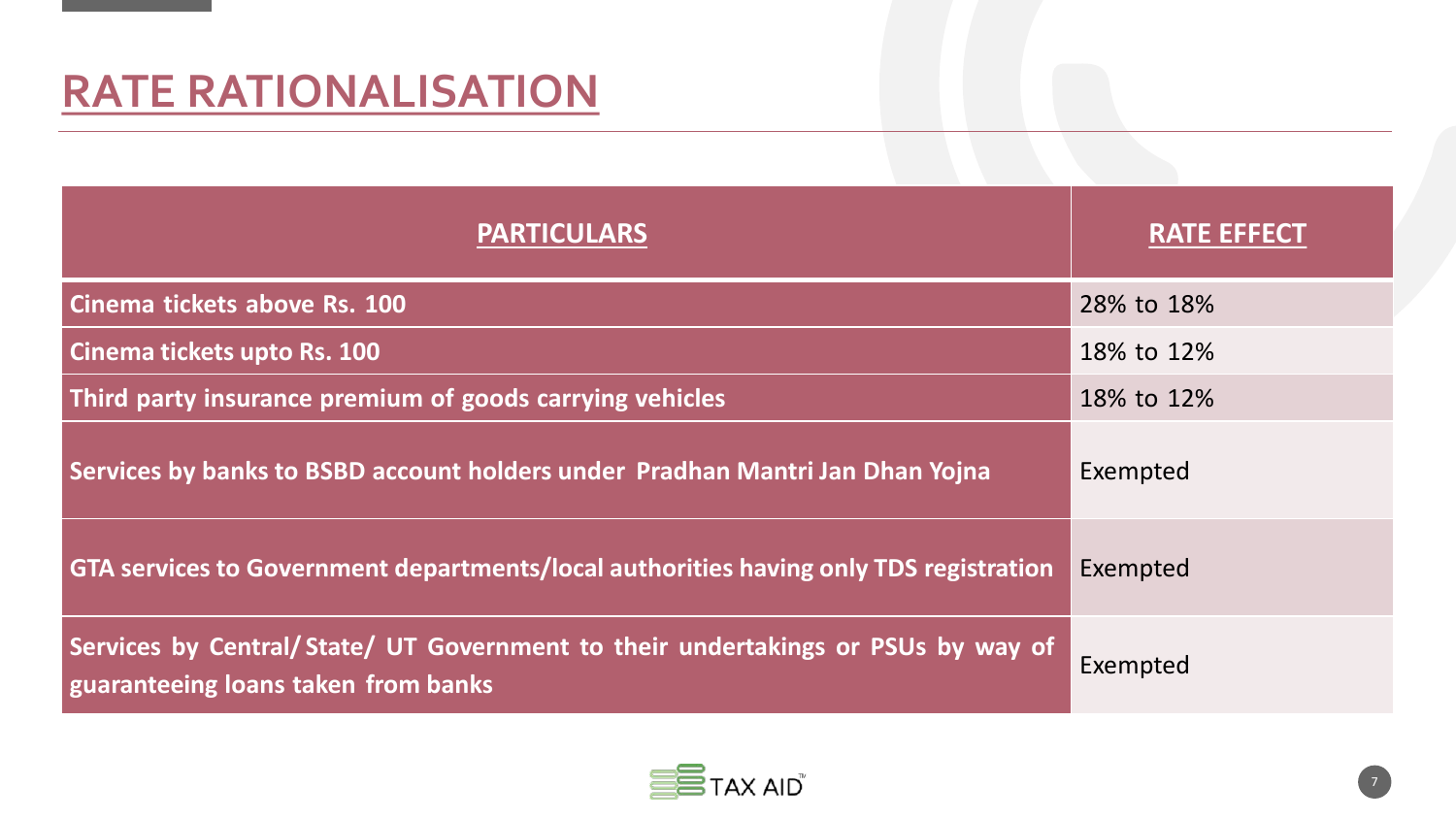## **CLARIFICATIONS PROVIDED ON ISSUES**

- W.e.f 31st January, 2018 degrees/ diploma awarded by IIMs will be exempt
- Services provided by IFC and ADB are exempt
- Services provided by Council/ Board of Primary/ Secondary/ Higher Secondary Education for conduct of examination to its students are exempt
- "Printing of pictures" falls under service code "*998386"and attract GST @ 18%*
- U/s 11(3) of the CGST Act, scope of entry for multi-modal transport with GST rate of 12% covers only domestic multimodal transport
- Nature of business establishment making supply of food, drinks and other articles for human consumption will not determine whether the supply is that of goods or services. It will rather depend on the constituents of each individual supply and whether same satisfies the conditions / ingredients of a "composite supply" or "mixed supply"
- GST @18% is applicable on wood logs including the wood in rough/log used for pulping
- Fabric even if embroidered or has stitching of lace and tikki etc. will be classifiable as fabric and attract 5% GST

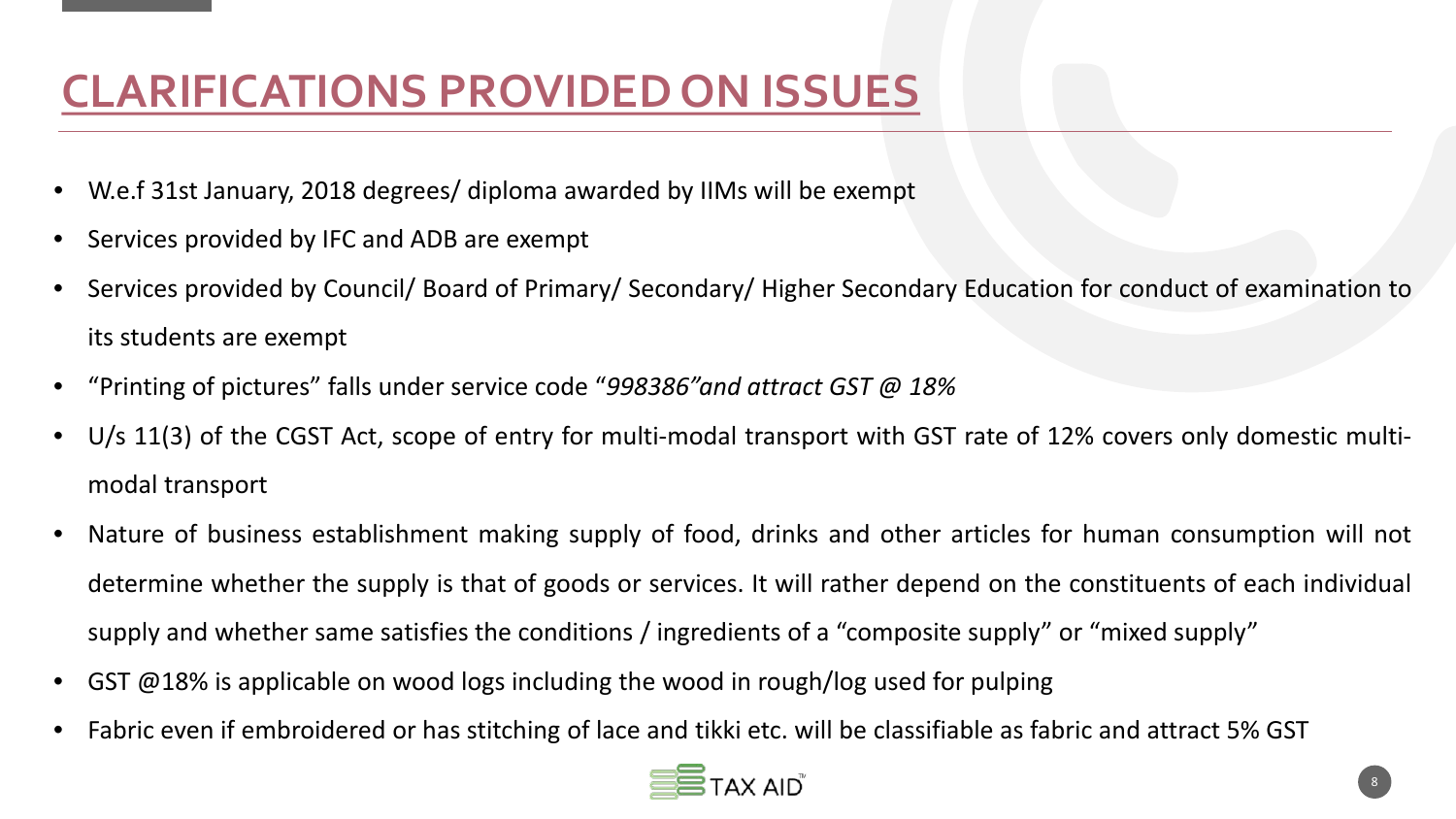### **CLARIFICATIONS PROVIDED ON ISSUES – CONTD.**

- Supply of food and drinks by an educational institution to its students, faculty and staff is GST exempt. When provided by a contractor GST @5% is leviable
- Banking company is liable to pay GST on the entire value of service charge/ fee charged to customers
- Service by godown owner to FCI regarding warehouse leasing, activities of storage and preservation of stored food grains, is the service of storage and warehousing of agricultural produce and is exempt
- Incentives paid by RBI to Banks under "Currency Distribution and Exchange Scheme" (CDES) are taxable
- Sprinkler system consisting of nozzles, lateral and other components would attract 12% GST
- Movement of Rigs, Tools & Spares and all goods on wheels on own account where such movement is not intended for further supply of such goods but for the provision of service does not involve a supply and is not be liable to GST
- GST @5% applies to the LPG supplied in bulk to an OMC by refiners/fractioners for bottling for further supply to household domestic consumers
- Turbo charger is classified under heading 8414 and attracts 18% GST and not 5% GST